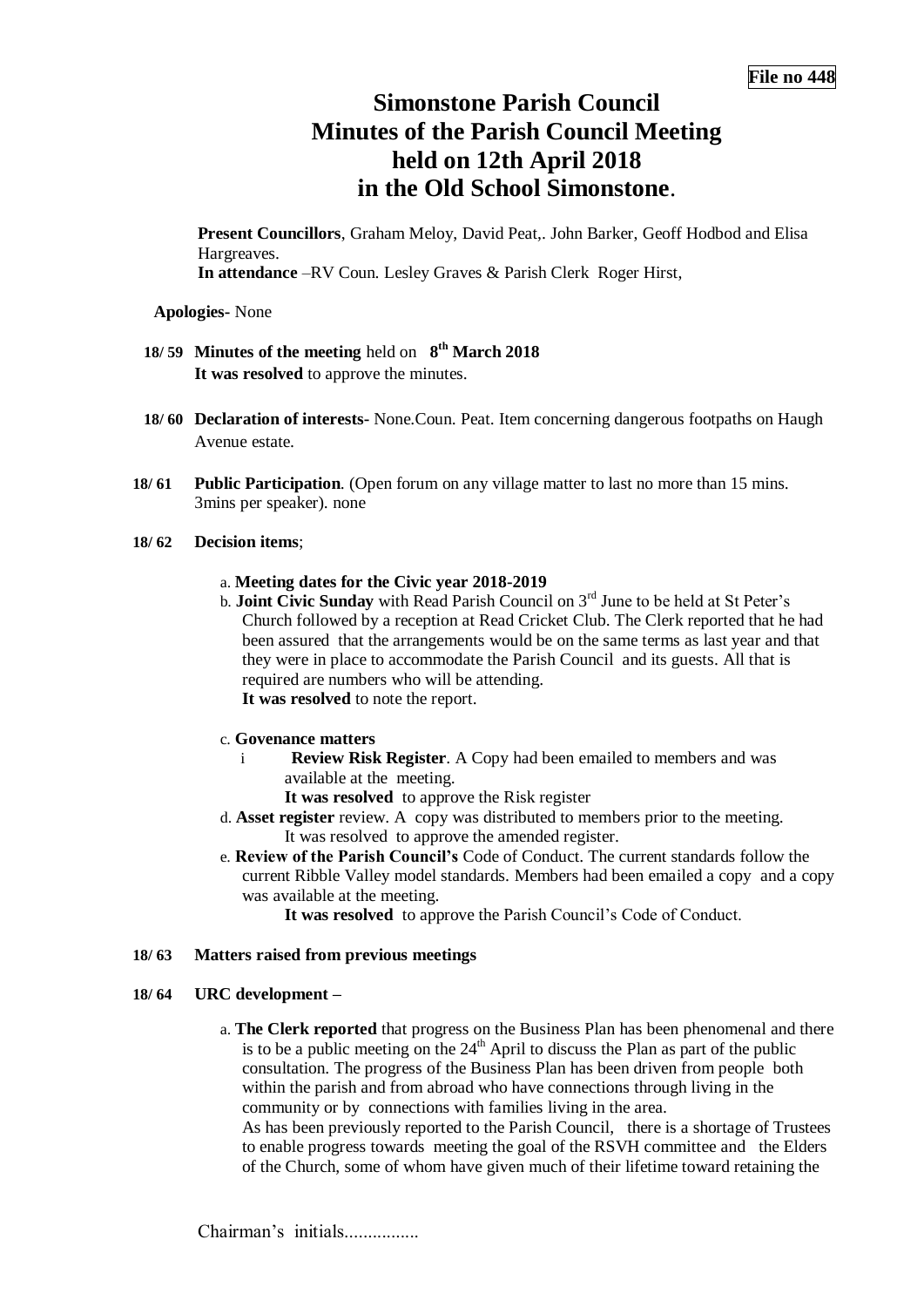building, both as a mission and community centre for the benefit of the local people. The are offering the building to the community and hoping to achieve a seamless transfer to a local Committee. When the Parish Council was approached it supported an initiative by 2 members who went on to form the Read and Simonstone Village Hall Committee. Currently there are only 4 Trustees who are from the area and one from Pendle. They have achieved a great deal in the short time since the trust was established with professional help and assistance from others to reach the current position. They have  $\text{\pounds}12,000 + \text{in}$  hand cash and assets in the form of income for the next 30yrs and commitments given towards making a total of £60k+. Currently the Church Authorities (Synod) are in the process of carrying out a review of the sale price, as they are bound to do under charity law and they have been assisting in drawing up parts of the Business plan which is necessary to raise funds to assist the transfer of the complex to the community based charity.

As previously mentioned at the Parish Council meeting, one of the main problems that the RSVH Trustees face is that there is a lack of volunteers who will become part of the Trustee team to assist in developing and managing the facilities for future generations. It is hoped that anyone who would be willing to consider becoming a Trustee contact any parish councilor or the Clerk. **It was resolved** to note the report.

**18/ 65 Spot O**n. The performance of Sam Brady in St Peters Church was attended by over 40 People and it was pleasing to see many local people and members supporting the event. Feed back forms were handed out. 19 were returned and gave an excellent or good rating. Only 1 rated the performance as awful.

The Autumn menu of performances has been received and distributed to both council and RSVH members and it was agreed that another show should be arranged.

It was resolved to book The Haunted Man to be performed on either  $19<sup>th</sup>$  or  $20<sup>th</sup>$  October.

- **18/ 66 Meeting of Read** Parish Council, Couns. Barker and Hargreaves to report. No report.
	- a. **A report was given on** the condition of the highways on Haugh Avenues and Carleton and Harewood Avenues. There had been many requests for repairs to be carried out on previous occasions. The roads and pavements are continually getting worse particularly on Haugh and Harewood Avenues. The cause is due to traffic running onto the pavements, which mainly occurs when children are being picked up from school causing the surfaces to break up. There is a need for urgent repairs to be carried out.

**It was resolved** that the Clerk write to County Councillor Atkinson to complain about the conditions of the roads requesting that the necessary repairs done as a matter of urgency.

**18/ 67 Planning Application** 3/2018/0019 08/03/2018 Development Address: Land off Whalley Road Read BB12 7RS

Change of use of agricultural land to D2 (Assembly and Leisure); construction of a new sports changing room facility including showers, changing rooms and associated car parking with new inclusive access road and development of the surrounding fields to form three full size football pitches and two undersized training pitches.

**It was resolved** that an objection be made concerning this proposal as the location would obstruct the route from Ribble Valley to the motorway which is the only route for a bypass to be built to relieve the congestion on all the roads from the South Eastern Ribble Valley to the conurbations to the South.

**18/ 68 Martholme Greenway**. Councilors Barker and Hargreaves reported on progress. Despite numerous attempts to get Lancashire to install the signposting which the Greenway had paid £600 for, the county had failed to carry out the work after numerous requests from the Parish Council.

Chairman's initials................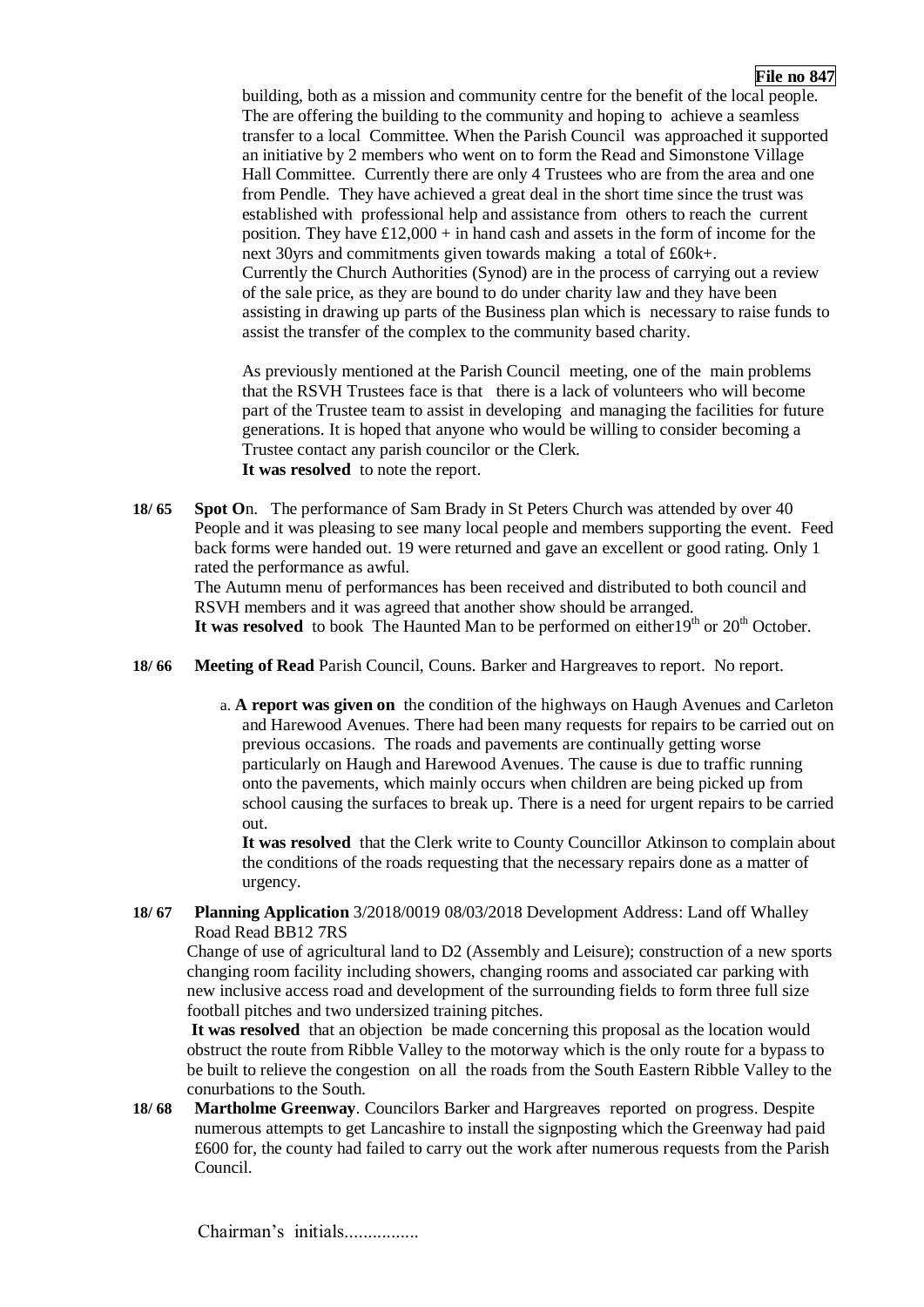It was also reported that there was every possibility that further works would be continuing due to additional funding being made available from Asda and personal businesses.

**It was resolved** that the Clerk write to Councillor Atkinson in an attempt to get the matters resolved.

#### **18/ 69 Correspondenc**e –

a. **Dog Fouling Fountains Ave**. RVBC Dog Wardens have visited the area and placed Warning Notices in the vicinity. A further letter of complaint had been received concerning the thoughtless Dog Owners who failed to clean up after their dogs had fouled the area particulary on the grass area where children play. Members thoughts on the matter were requested.

**It was resolved** that the Clerk respond to the complainant advising him that the Parish Council had reported his complaint to the responsible Authorities and that they had addressed the problem by installing additional notices. Should he have any evidence regarding the people responsible he should report his observations to the Dogs Wardens direct as the Parish Council doesn't have the responsibility or the resources to deal with his complaint.

#### **18/ 70 LALC**-

a. **Spring Conference** 28<sup>th</sup> April 2018

**It was resolved** that the Clerk should attend the conference.

b. **Grant funding** for Printer Scanner has been applied for from the Transparency Fund and £80 had been received.

**It was resolved** to note the donation and this would be used for the purchase of a printer.

c. **Consultation** on proposed changes to disabled persons NoWcard scheme see attached. **It was resolved** that a letter of objection be sent to the County Council on the grounds of discrimination and cost.

# **18/ 71 Finance**.

a. **Annual accounts** are being prepared and as a result the Parish Council needs to approve the appointment of the internal Auditor for the year 2018-19.

**It was resolved** that L Pickering be appointed as internal auditor for the year 2018-19. b. Approval of the Asset register for the year 2017-8.

**It was resolved** to approve the amended register

c. To Approve the Annual Governance Statement 2017/18 the statement which was read out at the meeting.

**It was resolved** that the statement be approved

# d. **Payment of Accounts**.

| $\mathbf{i}$ | <b>LALC</b>                | Subscription             | £185.50 |
|--------------|----------------------------|--------------------------|---------|
| ii           | <b>ICO</b>                 | Annual fee               | £35.00  |
| iii          | Mrs Starkie                | Rent                     | £50.00  |
| iv           | <b>Read Parish Council</b> | Play area                | £320.00 |
| $\mathbf{V}$ | <b>St Peters Governors</b> | Hall cont.               | £185.00 |
| vi           | <b>RVBC</b>                | Litter bin               | £405.59 |
| vii          | Sabden P.C                 | Lengthsman               | £850.00 |
| viii         | Martholme Greenway         | Grant                    | £500.00 |
| ix           | Spot on                    | Sam Brady                | £500.00 |
| X            | <b>LALC</b>                | <b>Spring Conference</b> | £35.00  |
| xi           |                            |                          |         |

Chairman's initials................